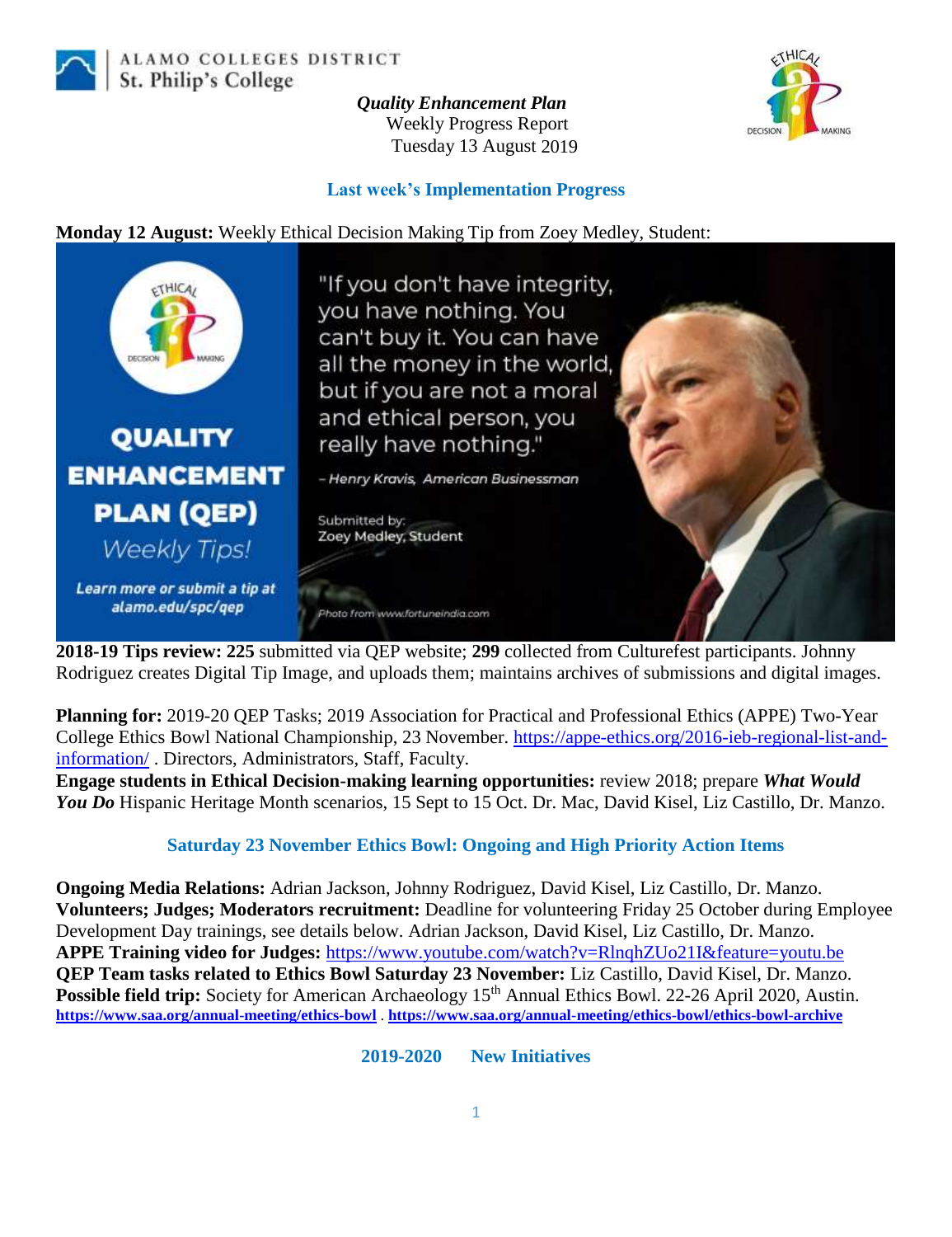**Engage students in Ethical Decision-making learning opportunities** / **Faculty-Student Best Practices Sharing:** New and returning student Orientation, Early Childhood and Family Studies, 28 Aug, 6 pm, CHP 137. **SPC Community-wide Ethical Decision-making awareness:** Information session, Early Childhood and Family Studies, Wednesday 16 October, 6 pm, CHP 137.

**Spring 2020 Faculty-Student Best Practices sharing:** Communications & Learning Dept; 1. Professional Development Week (to include DC/ECHS mentors, adjuncts), Saturday 16 Jan; 2. Follow-up during semester.

## **2019 Fall Upcoming and Recently Confirmed QEP and Ethics Bowl Events**

**Faculty-Student Best Practices sharing:** SPC Early College High School Assembly for New and Returning Students and Faculty, Watson Fine Arts Center Auditorium. Friday 16 August, 9-1 pm (11 am). Dr. Thomas.

### **Professional Development Week**

**Faculty and Staff Professional Development:** All-College Convocation, Saturday 17 August, 8 am, Watson Fine Arts Auditorium.

**Faculty-Student Best Practices sharing:** 1. Communications & Learning Faculty; 2. Social & Behavioral Sciences (to include DC/ECHS mentors; adjuncts), Saturday 17 August, 2 pm; 2. Follow-up during semester. **Faculty and Staff Professional Development:** New Faculty training, Tuesday 20 August. 11:30-1, SLC 126. **Faculty-Student Best Practices sharing / Ethics Bowl Judges and Moderators Recruitment.** Health Sciences. Tuesday 20 August, 10:15, CHP.

**Engage students in Ethical Decision-making learning opportunities:** New Student Convocation, 22 August. **QEP Update: Ethics Bowl Judges and Moderators Recruitment.** Arts & Sciences Division, Friday 23 August, 2-4 pm; about 3-5 minutes, Heritage Room.

**QEP Welcome / PSRI-I Information Table:** Monday-Thursday 26-29 August, 10-1, CLR Breezeway. **PSRI-I:** Friday 23 August to Friday 20 September;

**PSRI-II:** Monday 18 November to Friday 13 December; for 2019 Fall extended an additional week since Thanksgiving falls later this year.

**2018 Fall review: 1196** completed PSRI-I; **439** of the 1196 also completed PSRI-II. **Ethics Bowl Judges and Moderators Trainings:** 1. September; 2. Employee Development Day Friday 25 October; 3. etc. Deadline for volunteering: Friday 25 October. Dr. Richard Greene, David Kisel, Liz Castillo, Dr. Manzo.

**2018-19** *What Would You* **Review:** Dr. Mac, three SEG students, College Spirit and Pride Crew.

| <b>Fall:</b>   | MLK 153    | SWC 320        | semester total 473 |
|----------------|------------|----------------|--------------------|
| <b>Spring:</b> | MLK 74     | <b>SWC 308</b> | semester total 382 |
| Summer:        | MLK 103    | SWC 42         | summer total 145   |
| <b>Totals:</b> | <b>330</b> | 670            | 1000 students      |

**ISLO Calibration:** Thursday 6 February, 1-5pm, CLR 208. Shanna Bradford. **ISLO Assessment:** Friday 7 February, 7:30-5, CLR 208; 210. Shanna Bradford. **2018-19 Annual report:** 2017-8 completed in December 2018. **2016-21 Five-year Report:** Due 2021.

2